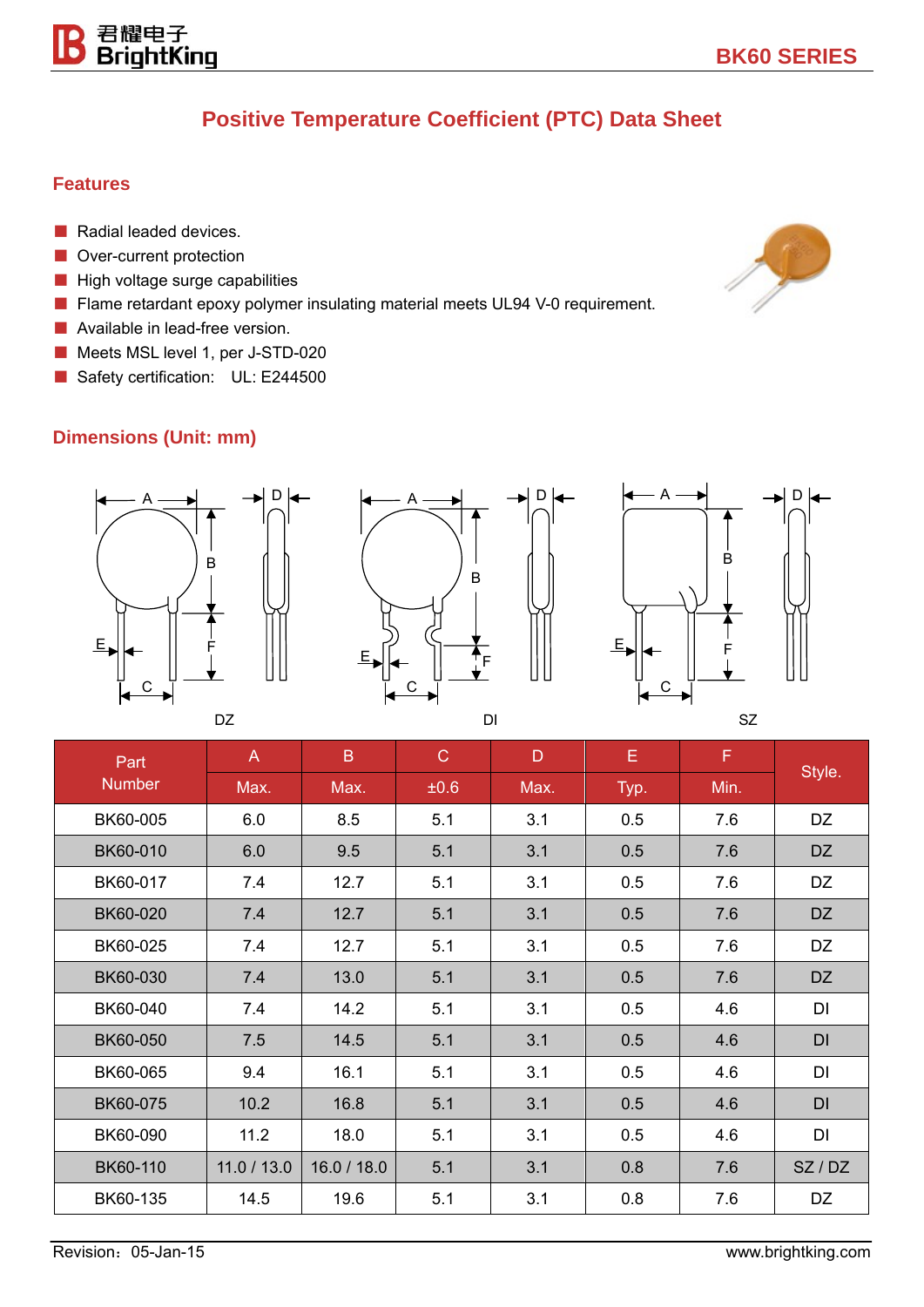

| Part          | A    | B    | $\mathbf C$ | D    | Е    | Æ,   |           |
|---------------|------|------|-------------|------|------|------|-----------|
| <b>Number</b> | Max. | Max. | ±0.6        | Max. | Typ. | Min. | Style.    |
| BK60-160      | 16.3 | 21.3 | 5.1         | 3.1  | 0.8  | 7.6  | DZ        |
| BK60-185      | 17.5 | 22.9 | 5.1         | 3.1  | 0.8  | 7.6  | <b>DZ</b> |
| BK60-250      | 21.6 | 26.6 | 10.5        | 3.1  | 0.8  | 7.6  | <b>DZ</b> |
| BK60-300      | 24.8 | 30.0 | 10.5        | 3.1  | 0.8  | 7.6  | <b>DZ</b> |
| BK60-375      | 27.2 | 32.0 | 10.5        | 3.1  | 0.8  | 7.6  | DZ        |

#### **Electrical Characteristics**

| Part          | Iн   | ΙŢ.  | <b>V<sub>MAX</sub></b> | $I_{MAX}$ | $R_{MAX}$  | $R_{MIN}$  | $Pd$ typ. |
|---------------|------|------|------------------------|-----------|------------|------------|-----------|
| <b>Number</b> | (A)  | (A)  | $(V_{DC})$             | (A)       | $(\Omega)$ | $(\Omega)$ | (W)       |
| BK60-005      | 0.05 | 0.10 | 60                     | 40        | 25.0       | 7.50       | 0.30      |
| BK60-010      | 0.10 | 0.20 | 60                     | 40        | 7.50       | 2.50       | 0.38      |
| BK60-017      | 0.17 | 0.34 | 60                     | 40        | 5.80       | 1.80       | 0.48      |
| BK60-020      | 0.20 | 0.40 | 60                     | 40        | 3.30       | 1.50       | 0.41      |
| BK60-025      | 0.25 | 0.50 | 60                     | 40        | 2.20       | 1.00       | 0.45      |
| BK60-030      | 0.30 | 0.60 | 60                     | 40        | 1.55       | 0.70       | 0.49      |
| BK60-040      | 0.40 | 0.80 | 60                     | 40        | 1.10       | 0.50       | 0.56      |
| BK60-050      | 0.50 | 1.00 | 60                     | 40        | 0.85       | 0.35       | 0.77      |
| BK60-065      | 0.65 | 1.30 | 60                     | 40        | 0.65       | 0.30       | 0.88      |
| BK60-075      | 0.75 | 1.50 | 60                     | 40        | 0.55       | 0.25       | 0.92      |
| BK60-090      | 0.90 | 1.80 | 60                     | 40        | 0.45       | 0.20       | 0.99      |
| BK60-110      | 1.10 | 2.20 | 60                     | 40        | 0.33       | 0.15       | 1.50      |
| BK60-135      | 1.35 | 2.70 | 60                     | 40        | 0.27       | 0.12       | 1.70      |
| BK60-160      | 1.60 | 3.20 | 60                     | 40        | 0.22       | 0.09       | 1.90      |
| BK60-185      | 1.85 | 3.70 | 60                     | 40        | 0.18       | 0.08       | 2.10      |
| BK60-250      | 2.50 | 5.00 | 60                     | 40        | 0.11       | 0.05       | 2.50      |
| BK60-300      | 3.00 | 6.00 | 60                     | 40        | 0.09       | 0.04       | 2.80      |
| BK60-375      | 3.75 | 7.50 | 60                     | 40        | 0.08       | 0.03       | 3.20      |

• I<sub>H</sub> = Hold current: maximum current device will pass without tripping in 25℃ still air.

 $\cdot$  I<sub>T</sub> = Trip current: minimum current at which the device will trip in 25°C still air.

• V<sub>MAX</sub> = Maximum voltage device can withstand without damage at rated current.

• I<sub>MAX</sub> = Maximum fault current device can withstand without damage at rated voltage.

• R<sub>MAX</sub> = Maximum resistance of device in initial (un-soldered) state.

 $\cdot$  R<sub>MIN</sub> = Minimum resistance of device in initial (un-soldered) state.

·Pd typ. = Typical power dissipation from device when in the tripped state at 25℃ still air.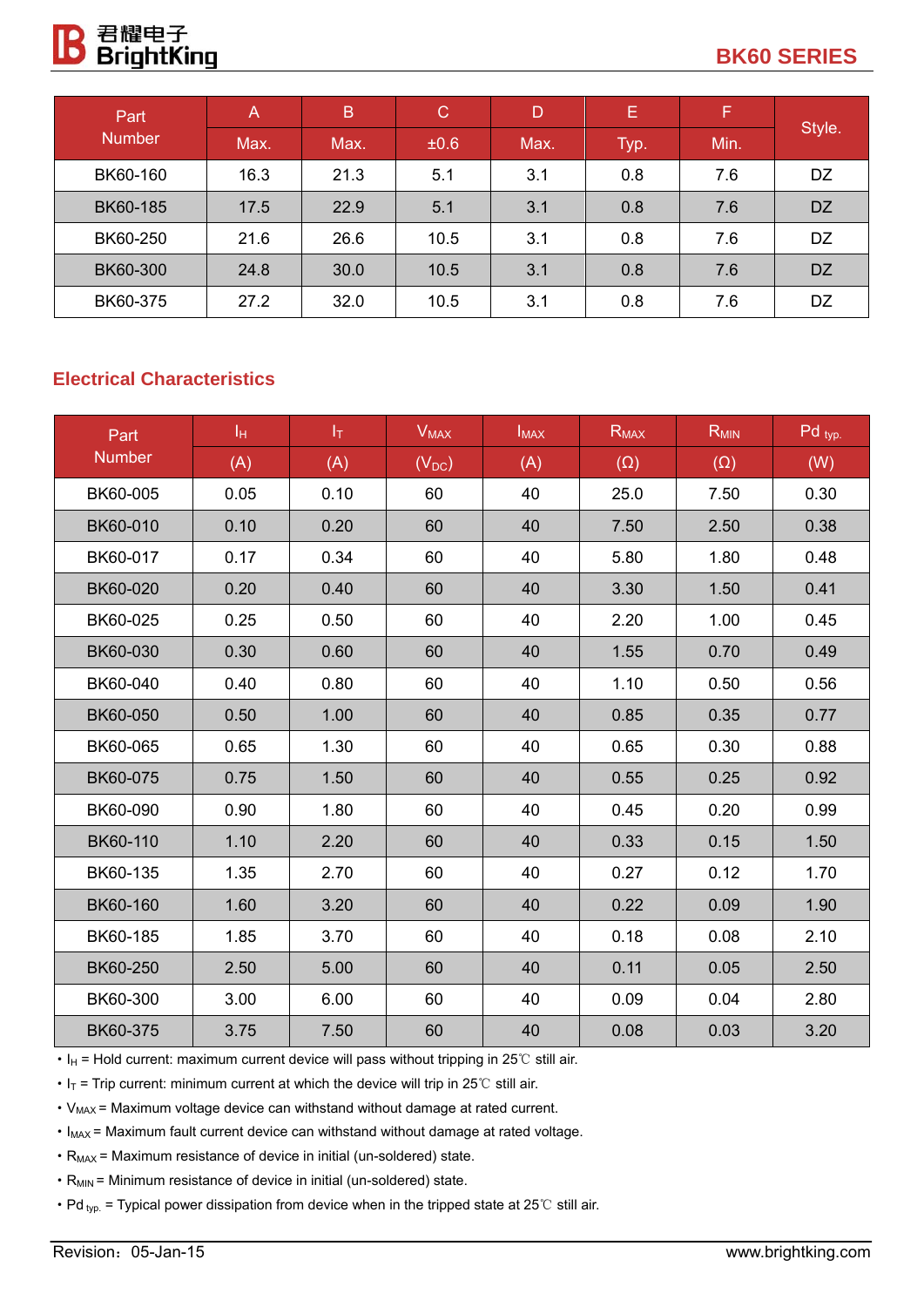

| Part          | Maximum Ambient Operating Temperatures (°C) |                |      |      |      |      |      |      |      |
|---------------|---------------------------------------------|----------------|------|------|------|------|------|------|------|
| <b>Number</b> | $-20$                                       | $\overline{0}$ | 25   | 30   | 40   | 50   | 60   | 70   | 85   |
| BK60-005      | 0.07                                        | 0.06           | 0.05 | 0.05 | 0.04 | 0.04 | 0.03 | 0.03 | 0.02 |
| BK60-010      | 0.14                                        | 0.12           | 0.10 | 0.09 | 0.08 | 0.07 | 0.06 | 0.05 | 0.04 |
| BK60-017      | 0.23                                        | 0.20           | 0.17 | 0.15 | 0.14 | 0.12 | 0.11 | 0.09 | 0.07 |
| BK60-020      | 0.27                                        | 0.24           | 0.20 | 0.18 | 0.16 | 0.14 | 0.13 | 0.11 | 0.08 |
| BK60-025      | 0.34                                        | 0.30           | 0.25 | 0.23 | 0.20 | 0.18 | 0.16 | 0.14 | 0.10 |
| BK60-030      | 0.41                                        | 0.36           | 0.30 | 0.27 | 0.24 | 0.22 | 0.19 | 0.16 | 0.12 |
| BK60-040      | 0.54                                        | 0.48           | 0.40 | 0.36 | 0.32 | 0.29 | 0.25 | 0.22 | 0.16 |
| BK60-050      | 0.68                                        | 0.60           | 0.50 | 0.45 | 0.41 | 0.36 | 0.32 | 0.27 | 0.20 |
| BK60-065      | 0.88                                        | 0.77           | 0.65 | 0.59 | 0.53 | 0.47 | 0.41 | 0.35 | 0.26 |
| BK60-075      | 1.02                                        | 0.89           | 0.75 | 0.68 | 0.61 | 0.54 | 0.47 | 0.41 | 0.30 |
| BK60-090      | 1.22                                        | 1.07           | 0.90 | 0.81 | 0.73 | 0.65 | 0.57 | 0.49 | 0.36 |
| BK60-110      | 1.50                                        | 1.31           | 1.10 | 0.99 | 0.89 | 0.79 | 0.69 | 0.59 | 0.44 |
| BK60-135      | 1.84                                        | 1.61           | 1.35 | 1.22 | 1.09 | 0.97 | 0.85 | 0.73 | 0.54 |
| BK60-160      | 2.18                                        | 1.90           | 1.60 | 1.44 | 1.30 | 1.15 | 1.01 | 0.86 | 0.64 |
| BK60-185      | 2.52                                        | 2.20           | 1.85 | 1.67 | 1.50 | 1.33 | 1.17 | 1.00 | 0.74 |
| BK60-250      | 3.40                                        | 2.98           | 2.50 | 2.25 | 2.03 | 1.80 | 1.58 | 1.35 | 1.00 |
| BK60-300      | 4.08                                        | 3.57           | 3.00 | 2.70 | 2.43 | 2.18 | 1.89 | 1.62 | 1.20 |
| BK60-375      | 5.10                                        | 4.46           | 3.75 | 3.38 | 3.04 | 2.70 | 2.36 | 2.03 | 1.50 |

### **Test Procedures and Requirement**

| <b>Items</b>           | <b>Test Conditions</b>                           | <b>Accept/Reject Criteria</b>                   |  |
|------------------------|--------------------------------------------------|-------------------------------------------------|--|
| Resistance             | In still air $@25^\circ$ C                       | $R_{min} \le R \le R_{max}$                     |  |
| Time to Trip           | Specified current, $V_{\text{max}}$ , 25°C       | T $\leq$ max. Time to trip (T <sub>trip</sub> ) |  |
| <b>Hold Current</b>    | 30 min, at $I_H$                                 | No trip                                         |  |
| <b>Trip Cycle Life</b> | $V_{\text{max}}$ , $I_{\text{max}}$ , 100 cycles | No arcing or burning                            |  |
| <b>Trip Endurance</b>  | $V_{\text{max}}$ , 24hours                       | No arcing or burning                            |  |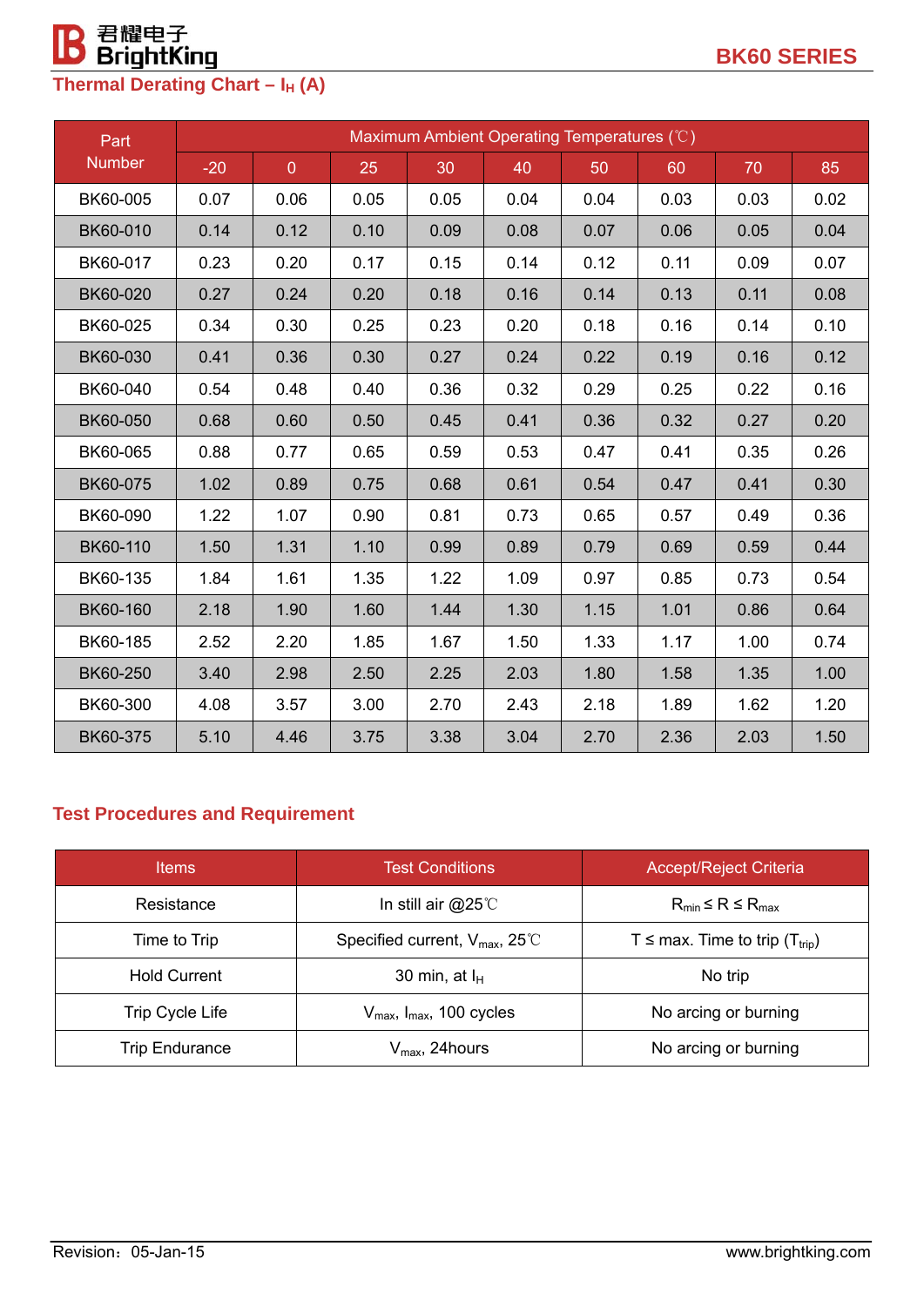# 君耀电子<br>**BrightKing Typical Time-to-Trip Charts @25**℃



#### **Storage Recommendations**

- Storage Temperature: -10 °C ~+40 °C
- Relative Humidity: ≤80%RH
- Keep away from corrosive atmosphere and sunlight.
- Period of Storage: 1 year.

#### **Wave Soldering Recommendation Parameters**



| <b>Items</b>     | <b>Conditions</b>                                                                                               |
|------------------|-----------------------------------------------------------------------------------------------------------------|
| Pre-Heating Zone | Refer to the condition recommended by the flux manufacturer.<br>Maximum ramping rate should not exceed 4°C/sec. |
| Soldering Zone   | Maximum solder temperature should not exceed 260°C                                                              |
| Cooling Zone     | Forced cooling                                                                                                  |

**BK60 SERIES**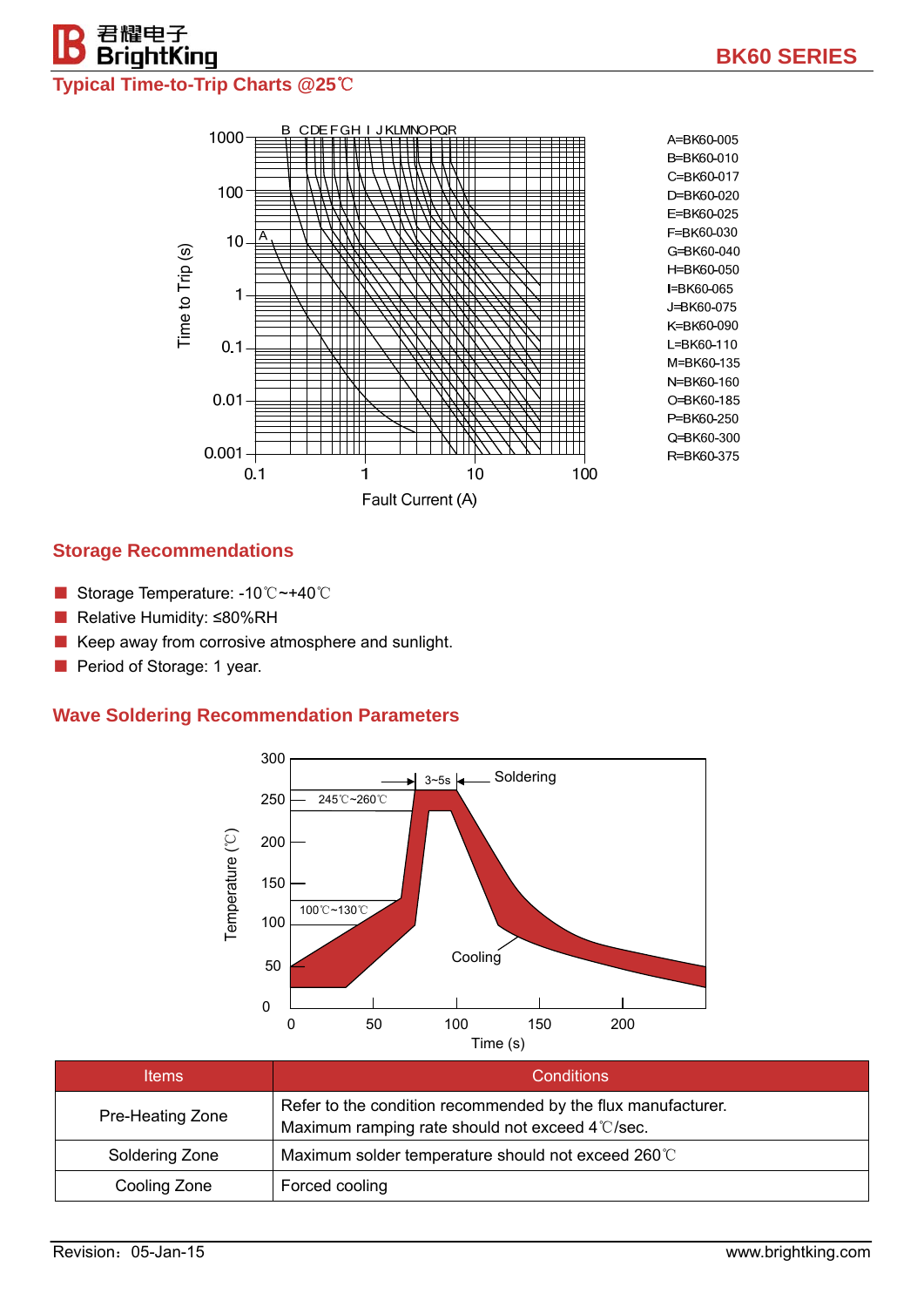# 君耀电子<br>**BrightKing Manual Soldering Recommendation Parameters**

| <b>Items</b>        | Conditions                                                                                                                                                                                                         |
|---------------------|--------------------------------------------------------------------------------------------------------------------------------------------------------------------------------------------------------------------|
| Soldering condition | The highest power of the manual soldering iron should be 30W or less, soldering<br>temperature should not be higher than 280°C.                                                                                    |
| Soldering time      | The soldering time should be kept within 3 seconds, otherwise it might cause<br>insulation layer cracking, and increased part resistance.                                                                          |
| Soldering position  | The distance on the leads between the soldering point and bottom of the PPTC<br>body should be equal or greater than 4mm.                                                                                          |
| Other               | The soldering iron should not contact the PPTC body except the leads. If the<br>soldering conditions are kept to lower temperature, less time and larger distance,<br>the outcome of the soldering will be better. |

Notes: 1. Before using the device must be stored in the original bags, if the storage conditions do not guarantee, the device may not be able to meet the given value.

2. The devices can't used for reflow soldering.

### **Mechanical Characteristics**

| <b>Items</b>     | <b>Specifications</b> | <b>Test Conditions/Methods</b>   |  |  |
|------------------|-----------------------|----------------------------------|--|--|
| Tensile strength | No visible damage     | 1.0Kgf, 10 seconds               |  |  |
| Bending strength | No visible damage     | 0.5Kgf, $90^\circ$ , 3 times     |  |  |
| Vibration        | No visible damage     | Freq: 10-55Hz, Amp: 0.75mm, 1min |  |  |

### **Reliability Test**

| <b>Items</b>                    | <b>Specifications</b>                                             | <b>Test Conditions/Methods</b>                                                               |
|---------------------------------|-------------------------------------------------------------------|----------------------------------------------------------------------------------------------|
| Solder ability                  | No visible damage, Solder OK,<br>Solder area ≥95%                 | $245\pm5\degree$ C, 2 $\pm$ 1s, dipping depth=0.5 inch max<br>from the body                  |
| Resistance to<br>soldering heat | No visible damage,<br>Electrical OK, $ \triangle R/RO  \leq 50\%$ | $260 \pm 5^{\circ}$ C, 10+2/-0s                                                              |
| Damp heat,<br>steady state      | No visible damage, Electrical OK,<br>$\Delta$ R/R0 $\leq$ 20%     | $40\pm2\degree$ C, 90~95 % RH, total 48Hrs, after 4Hrs<br>test electrical parameter          |
| Temperature<br>cycling          | No visible damage, Electrical OK,<br>$\Delta$ R/R0 $\leq$ 20%     | Ta = -10+0/-1°C 30min, Ta = 70+1/-0°C 30min,<br>5cycles, after 1hr test electrical parameter |